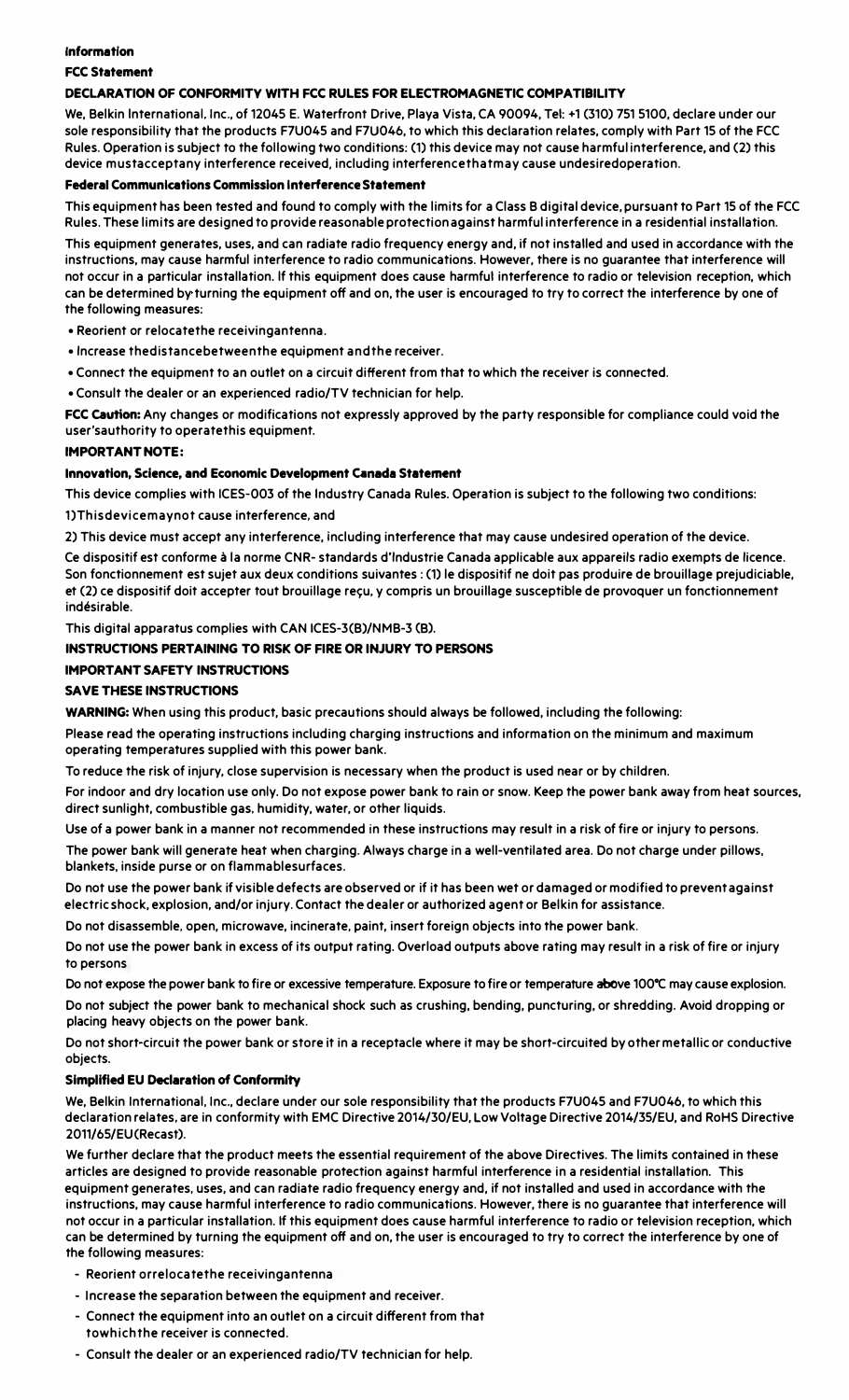Caution: Do not attempt to service or disassemble. If you experience problems with the power bank, discontinue use and contact Belkin for assistance. Any changes or modifications not expressly approved by the party responsible for compliance could void the user's authority to operate this equipment.

A copy of the European Union CE marking "Declaration of Conformity" may be obtained at the website: www.belkin.com/doc



#### DISBOSAL INFORMATION FOR USER

For information on product disposal, please refer to http://www.belkin.com/uk/weee-regulations/

Pursuant to and in accordance with Article 14 of the Directive 2012/19/EU of the European Parliament on waste in electrical



-The barred symbol of the rubbish bin shown on the equipment indicates that, at the end of its useful life, the product must be collectedseparately fromother waste.

Therefore. any product that has reached the end of its useful life must be given to waste disposal centers specializing in separate collection of waste electrical and electronic equipment or given back to the dealer when purchasing a new WEEE. pursuant to and in accordance with Article 14 as implemented in the country.

The adequate separate collection for the subsequent start-up of the equipment sent to be recycled, treated and disposed of in an environmentally compatible way contributes to preventing possible negative effects on the environment and health and optimizes the recycling and reuse of components making up the electronic equipment.

Abusive disposal of the product by the user involves application of the administrative sanctions according to the laws in force. 2-Year Limited Warranty. Made in China.

Product Type: BOOSTfCHARGE"' Power Bank Lightning SK

Model No: E7U045

Input: SV :-=-= 2.4A; Output: SV =:: 2.4A

Battery Designation: 1INP6/60/110

Product Type: BOOSTfCHARGE"' Power Bank Lightning lOK

Model No: F7U046

Input: 5V :::=:: 2.4A: Output 1: 5V :::::: 1.0A, Output 2: 5V :::::: 2.4A

Battery Designation: 1INP6/60/110-2

Operating Conditions: O" C to 40" C

Storage and Transport Conditions: -10• C to 45" C

## Informations<br>Déclaration FCC

#### DÉCLARATION DE CONFORMITÉ À LA RÉGLEMENTATION FCC EN MATIÈRE DE COMPATIBILITÉ ÉLECTROMAGNÉTIQUE

Nous, Belkin International. Inc., sis au 12045 E. Waterfront Drive. Playa Vista. CA 90094, Etats-Unis. tel. : +1 (310)751 5100, déclarons sous notre seule responsabilité que les produits F7U045 et F7U046, auxquels se réfère la présente déclaration, sont conformes aux normes énoncées à l'alinéa 15 de la réglementation de la FCC. Son fonctionnement est sujet aux deux conditions suivantes : (1) cet appareil ne peut pas provoquer d'interférences nuisibles, et (2) cet appareil doit accepter toute interférence recue, y compris les interférences pouvant entraîner un fonctionnement non désiré.

#### Déclaration de la Federal Communications Commission à propos des interférences

Cet appareil a été testé et satisfait aux limites établies pour les appareils numériques de classe B. conformément à l'alinéa 15 de la réglementation FCC. Ces limites ont été concues de manière à assurer une protection raisonnable contre les interférences nuisibles auseind'une installationdomestique.

L'appareilgénère, utilise et peutirradierune énergiede fréquenceradio. S'iln'estpas installé etutiliséconformémentaux instructions, il peut causer des interférences nuisibles aux communications radio. Toutefois, il n'est nullement garanti que des interferences ne se produiront pas dans certaines installations. Si cet 6quipement cause des interferences nuisibles sur le plan de la réception radio ou de la télévision, pouvant être déterminées en mettant l'appareil sous et hors tension, l'utilisateur est invité à tester et à corrigerl'interférence enprenantunedes mesuressuivantes:

- •Reorienter ou deplacer l'antenne de reception.
- •Augmenter la distanceentre l'apparei1et le recepteur.
- Connecter l'appareil à une prise située sur un circuit différent de celui sur lequel le récepteur est connecté.
- •Consulter le revendeur ou un technlcien radio I TV pour obtenir de l'aide.

Attention: Toute modification, de quelque nature que ce soit, non acceptée expressément par l'autorité en charge du respect de sa conformite aux normes en vigueur risquerait de vous priver du droit d'utiliser l'appareil.

#### REMARQUE IMPORT ANTE:

#### Déclaration de l'Innovation, science et développement économique du Canada

Cet appareil est conforme à la norme ICES-003 de la réglementation d'Industrie Canada. Son fonctionnement est sujet aux deux conditions suivantes:

1) cet appareil ne peut pas provoquer d'interférence nuisible ; et

2) cet appareil doit accepter toute interférence reçue, y compris des interférences pouvant entraîner un fonctionnement non desire.

Cet appareil numérique est conforme à la norme CAN ICES-3 (B) / NMB-003 (B).

INSTRUCTIONS RELATIVES AU RISQUE D'INCENDIE OU DE BLESSURE